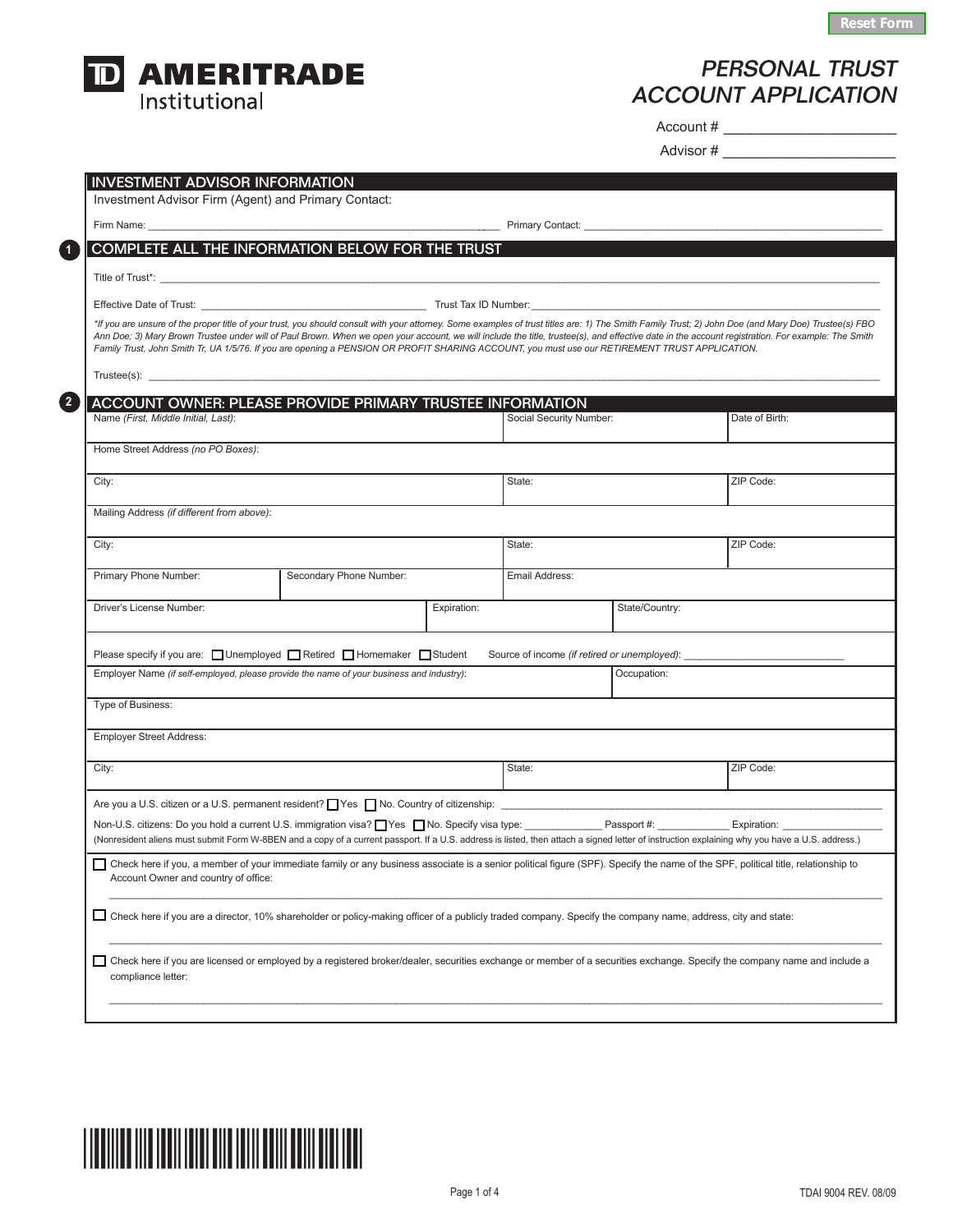| $\sqrt{3}$     | ACCOUNT CO-OWNER/CO-TRUSTEE: COMPLETE ALL INFORMATION BELOW FOR THE CO-OWNER/CO-TRUSTEE                                                                                                                                                                                                                                                                                                                                                                                                                                                                                                                                                                                                                                                                                                                                                                                                                                                                                               |  |             |                                                                                                                                                                                                   |                                                                           |                                                                                                                                                          |  |  |  |
|----------------|---------------------------------------------------------------------------------------------------------------------------------------------------------------------------------------------------------------------------------------------------------------------------------------------------------------------------------------------------------------------------------------------------------------------------------------------------------------------------------------------------------------------------------------------------------------------------------------------------------------------------------------------------------------------------------------------------------------------------------------------------------------------------------------------------------------------------------------------------------------------------------------------------------------------------------------------------------------------------------------|--|-------------|---------------------------------------------------------------------------------------------------------------------------------------------------------------------------------------------------|---------------------------------------------------------------------------|----------------------------------------------------------------------------------------------------------------------------------------------------------|--|--|--|
|                | Name (First, Middle Initial, Last):                                                                                                                                                                                                                                                                                                                                                                                                                                                                                                                                                                                                                                                                                                                                                                                                                                                                                                                                                   |  |             | Social Security Number:                                                                                                                                                                           |                                                                           | Date of Birth:                                                                                                                                           |  |  |  |
|                | Home Street Address (no PO Boxes):                                                                                                                                                                                                                                                                                                                                                                                                                                                                                                                                                                                                                                                                                                                                                                                                                                                                                                                                                    |  |             |                                                                                                                                                                                                   |                                                                           |                                                                                                                                                          |  |  |  |
|                | City:                                                                                                                                                                                                                                                                                                                                                                                                                                                                                                                                                                                                                                                                                                                                                                                                                                                                                                                                                                                 |  |             | State:                                                                                                                                                                                            |                                                                           | ZIP Code:                                                                                                                                                |  |  |  |
|                | Mailing Address (if different from above):                                                                                                                                                                                                                                                                                                                                                                                                                                                                                                                                                                                                                                                                                                                                                                                                                                                                                                                                            |  |             |                                                                                                                                                                                                   |                                                                           |                                                                                                                                                          |  |  |  |
|                | City:                                                                                                                                                                                                                                                                                                                                                                                                                                                                                                                                                                                                                                                                                                                                                                                                                                                                                                                                                                                 |  |             | State:                                                                                                                                                                                            |                                                                           | ZIP Code:                                                                                                                                                |  |  |  |
|                | Primary Phone Number:<br>Secondary Phone Number:                                                                                                                                                                                                                                                                                                                                                                                                                                                                                                                                                                                                                                                                                                                                                                                                                                                                                                                                      |  |             | Email Address:                                                                                                                                                                                    |                                                                           |                                                                                                                                                          |  |  |  |
|                | Driver's License Number:                                                                                                                                                                                                                                                                                                                                                                                                                                                                                                                                                                                                                                                                                                                                                                                                                                                                                                                                                              |  | Expiration: | State/Country:                                                                                                                                                                                    |                                                                           |                                                                                                                                                          |  |  |  |
|                | Please specify if you are: Unemployed Retired Homemaker Student<br>Source of income (if retired or unemployed):                                                                                                                                                                                                                                                                                                                                                                                                                                                                                                                                                                                                                                                                                                                                                                                                                                                                       |  |             |                                                                                                                                                                                                   |                                                                           |                                                                                                                                                          |  |  |  |
|                | Employer Name (if self-employed, please provide the name of your business and industry):                                                                                                                                                                                                                                                                                                                                                                                                                                                                                                                                                                                                                                                                                                                                                                                                                                                                                              |  | Occupation: |                                                                                                                                                                                                   |                                                                           |                                                                                                                                                          |  |  |  |
|                | Type of Business:                                                                                                                                                                                                                                                                                                                                                                                                                                                                                                                                                                                                                                                                                                                                                                                                                                                                                                                                                                     |  |             |                                                                                                                                                                                                   |                                                                           |                                                                                                                                                          |  |  |  |
|                | <b>Employer Street Address:</b>                                                                                                                                                                                                                                                                                                                                                                                                                                                                                                                                                                                                                                                                                                                                                                                                                                                                                                                                                       |  |             |                                                                                                                                                                                                   |                                                                           |                                                                                                                                                          |  |  |  |
|                | City:                                                                                                                                                                                                                                                                                                                                                                                                                                                                                                                                                                                                                                                                                                                                                                                                                                                                                                                                                                                 |  |             | State:                                                                                                                                                                                            |                                                                           | ZIP Code:                                                                                                                                                |  |  |  |
|                | Are you a U.S. citizen or a U.S. permanent resident? Pes No. Country of citizenship: example a U.S. citizen or a U.S. permanent resident? Pes No. Country of citizenship:                                                                                                                                                                                                                                                                                                                                                                                                                                                                                                                                                                                                                                                                                                                                                                                                             |  |             |                                                                                                                                                                                                   |                                                                           |                                                                                                                                                          |  |  |  |
|                | Non-U.S. citizens: Do you hold a current U.S. immigration visa? Yes No. Specify visa type: ______________ Passport #: _____________<br>Expiration: Expiration:<br>(Nonresident aliens must submit Form W-8BEN and a copy of a current passport. If a U.S. address is listed, then attach a signed letter of instruction explaining why you have a U.S. address.)                                                                                                                                                                                                                                                                                                                                                                                                                                                                                                                                                                                                                      |  |             |                                                                                                                                                                                                   |                                                                           |                                                                                                                                                          |  |  |  |
|                | Check here if you, a member of your immediate family or any business associate is a senior political figure (SPF). Specify the name of the SPF, political title, relationship to<br>Co-Owner and country of office:                                                                                                                                                                                                                                                                                                                                                                                                                                                                                                                                                                                                                                                                                                                                                                   |  |             |                                                                                                                                                                                                   |                                                                           |                                                                                                                                                          |  |  |  |
|                | Check here if you are a director, 10% shareholder or policy-making officer of a publicly traded company. Specify the company name, address, city and state:                                                                                                                                                                                                                                                                                                                                                                                                                                                                                                                                                                                                                                                                                                                                                                                                                           |  |             |                                                                                                                                                                                                   |                                                                           |                                                                                                                                                          |  |  |  |
|                | Check here if you are licensed or employed by a registered broker/dealer, securities exchange or member of a securities exchange. Specify the company name and include a<br>compliance letter:                                                                                                                                                                                                                                                                                                                                                                                                                                                                                                                                                                                                                                                                                                                                                                                        |  |             |                                                                                                                                                                                                   |                                                                           |                                                                                                                                                          |  |  |  |
| $\overline{4}$ | CASH SWEEP VEHICLE CHOICES (PLEASE SELECT ONLY ONE)                                                                                                                                                                                                                                                                                                                                                                                                                                                                                                                                                                                                                                                                                                                                                                                                                                                                                                                                   |  |             |                                                                                                                                                                                                   |                                                                           |                                                                                                                                                          |  |  |  |
|                | TD Bank USA FDIC Insured Deposit Account<br>Federal Deposit Insurance Corporation (FDIC) Insured Money Market                                                                                                                                                                                                                                                                                                                                                                                                                                                                                                                                                                                                                                                                                                                                                                                                                                                                         |  |             | TD Asset Management USA Funds (TDAM)                                                                                                                                                              |                                                                           |                                                                                                                                                          |  |  |  |
|                | Deposit Account.                                                                                                                                                                                                                                                                                                                                                                                                                                                                                                                                                                                                                                                                                                                                                                                                                                                                                                                                                                      |  |             | <b>TDAM Municipal Portfolio</b><br>exempt from federal income tax.                                                                                                                                | Invests primarily in high-quality municipal securities that pay dividends |                                                                                                                                                          |  |  |  |
|                | TD AMERITRADE Cash (Protected by the Securities Investor<br>Protection Corporation (SIPC))                                                                                                                                                                                                                                                                                                                                                                                                                                                                                                                                                                                                                                                                                                                                                                                                                                                                                            |  |             |                                                                                                                                                                                                   | TDAM New York Municipal Money Market Portfolio                            |                                                                                                                                                          |  |  |  |
|                | Pays interest on credit balances.                                                                                                                                                                                                                                                                                                                                                                                                                                                                                                                                                                                                                                                                                                                                                                                                                                                                                                                                                     |  |             |                                                                                                                                                                                                   |                                                                           | Invests primarily in high-quality municipal securities that pay dividends which<br>are exempt from federal, New York state and New York City income tax. |  |  |  |
|                |                                                                                                                                                                                                                                                                                                                                                                                                                                                                                                                                                                                                                                                                                                                                                                                                                                                                                                                                                                                       |  |             | TDAM California Municipal Money Market Portfolio<br>Invests primarily in high-quality municipal securities that pay dividends which<br>are exempt from federal and California state income taxes. |                                                                           |                                                                                                                                                          |  |  |  |
|                | NOTE: If not specified, all credit balances will automatically be swept daily to the TD Bank USA FDIC Insured Deposit Account. See the Client Agreement for a<br>complete description of the Cash Sweep program. An investment in a money market mutual fund is not insured or guaranteed by the Federal Deposit Insurance<br>Corporation (FDIC) or any other government agency. Although a money market fund seeks to preserve the value of your investment at \$1 per share, it is possible<br>to lose money by investing in a money market fund. Tax-exempt portfolios may pay dividends that are subject to the alternative minimum tax, and also may pay<br>taxable dividends due to investments in taxable obligations. More complete information about the money market funds, including management fees and expenses,<br>is contained in the prospectus, which can be obtained by calling your advisor. Please read the prospectus carefully before you invest or send money. |  |             |                                                                                                                                                                                                   |                                                                           |                                                                                                                                                          |  |  |  |
| 6              | <b>CUSTODY SERVICES</b><br>All dividends will be held in the account unless I check here.*                                                                                                                                                                                                                                                                                                                                                                                                                                                                                                                                                                                                                                                                                                                                                                                                                                                                                            |  |             |                                                                                                                                                                                                   |                                                                           |                                                                                                                                                          |  |  |  |
|                | TD AMERITRADE will provide my name to corporations whose securities I hold in my account for the purpose of additional corporate<br>communications, unless I have checked here.                                                                                                                                                                                                                                                                                                                                                                                                                                                                                                                                                                                                                                                                                                                                                                                                       |  |             |                                                                                                                                                                                                   |                                                                           |                                                                                                                                                          |  |  |  |
|                | *Dividends will be mailed monthly to the address of record if this box is checked.<br>By providing your email address, you consent to receive electronic trade confirmations and statements. Account statements and trade<br>confirmations detailing any purchase or sale of a security will be sent to the email address on record unless you choose to have them sent to<br>the mailing address of record by checking below.                                                                                                                                                                                                                                                                                                                                                                                                                                                                                                                                                        |  |             |                                                                                                                                                                                                   |                                                                           |                                                                                                                                                          |  |  |  |
|                | Paper Trade Confirmations<br>Monthly Paper Statements                                                                                                                                                                                                                                                                                                                                                                                                                                                                                                                                                                                                                                                                                                                                                                                                                                                                                                                                 |  |             |                                                                                                                                                                                                   |                                                                           |                                                                                                                                                          |  |  |  |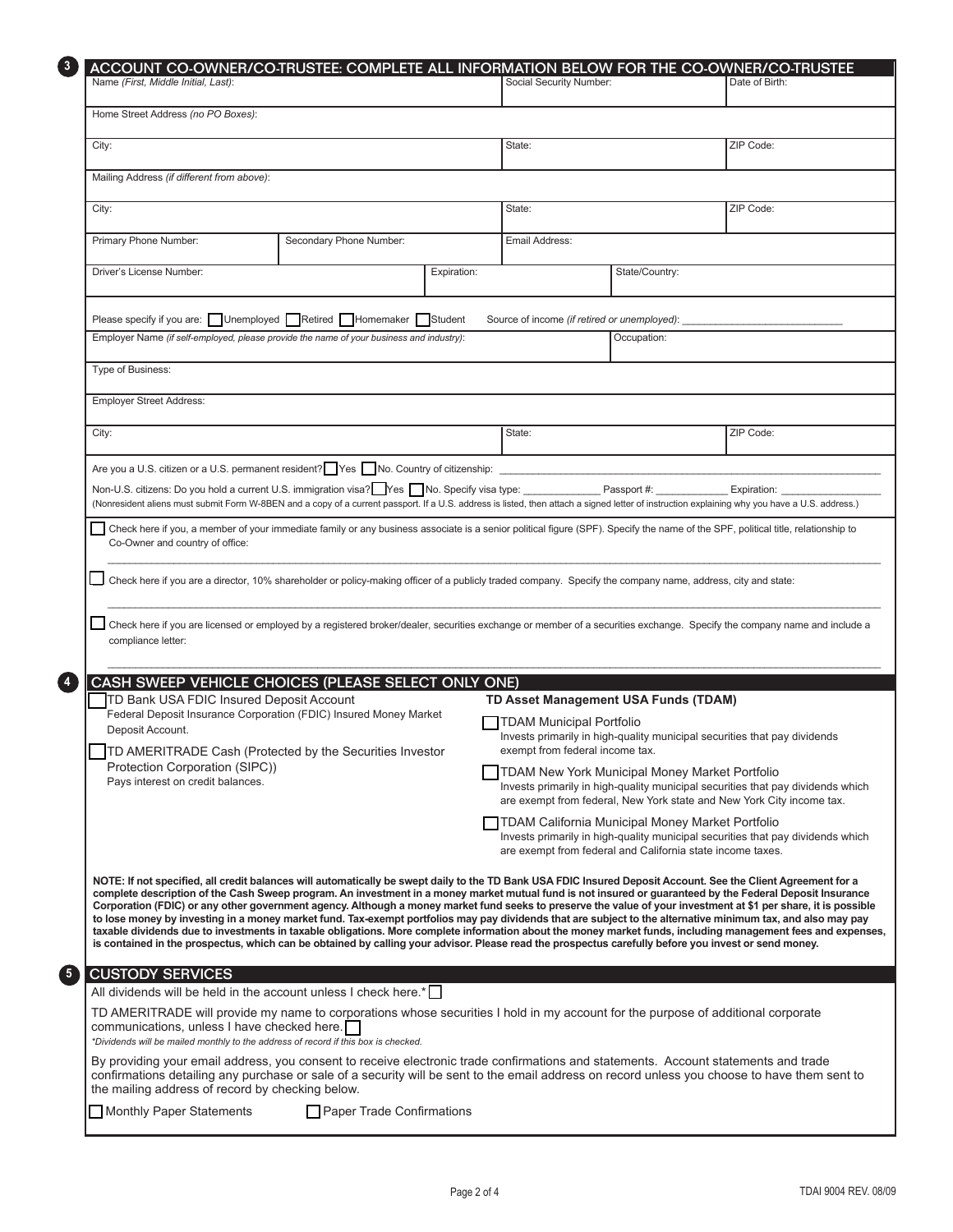|                                                                                                                                                                                                                                                                                                                                                    | TRUSTEE CERTIFICATION OF INVESTMENT POWERS                                                                                                                                                                                                                                        |                                                                                                                                                                                                                                                                                                                                                                                                                                                                                                                                                                                                                                                                                                                                                                                                                                                                                                                                                                                                                                                                                                                                                                                                                                                                                                                          |  |  |  |
|----------------------------------------------------------------------------------------------------------------------------------------------------------------------------------------------------------------------------------------------------------------------------------------------------------------------------------------------------|-----------------------------------------------------------------------------------------------------------------------------------------------------------------------------------------------------------------------------------------------------------------------------------|--------------------------------------------------------------------------------------------------------------------------------------------------------------------------------------------------------------------------------------------------------------------------------------------------------------------------------------------------------------------------------------------------------------------------------------------------------------------------------------------------------------------------------------------------------------------------------------------------------------------------------------------------------------------------------------------------------------------------------------------------------------------------------------------------------------------------------------------------------------------------------------------------------------------------------------------------------------------------------------------------------------------------------------------------------------------------------------------------------------------------------------------------------------------------------------------------------------------------------------------------------------------------------------------------------------------------|--|--|--|
|                                                                                                                                                                                                                                                                                                                                                    | In consideration of your opening and/or maintaining one or more accounts for the Trust named below, I (we), the undersigned Trustee(s), certify to<br>TD AMERITRADE, Inc. and TD AMERITRADE Clearing (collectively "you") that the following is true, under penalties of perjury: |                                                                                                                                                                                                                                                                                                                                                                                                                                                                                                                                                                                                                                                                                                                                                                                                                                                                                                                                                                                                                                                                                                                                                                                                                                                                                                                          |  |  |  |
|                                                                                                                                                                                                                                                                                                                                                    |                                                                                                                                                                                                                                                                                   | The title of the trust to which this certificate applies:                                                                                                                                                                                                                                                                                                                                                                                                                                                                                                                                                                                                                                                                                                                                                                                                                                                                                                                                                                                                                                                                                                                                                                                                                                                                |  |  |  |
| <b>Effective Date of Trust:</b>                                                                                                                                                                                                                                                                                                                    |                                                                                                                                                                                                                                                                                   | Latest Date of Amendment or Restatement:                                                                                                                                                                                                                                                                                                                                                                                                                                                                                                                                                                                                                                                                                                                                                                                                                                                                                                                                                                                                                                                                                                                                                                                                                                                                                 |  |  |  |
|                                                                                                                                                                                                                                                                                                                                                    |                                                                                                                                                                                                                                                                                   | $\Box$ There are no other trustees other than the undersigned.                                                                                                                                                                                                                                                                                                                                                                                                                                                                                                                                                                                                                                                                                                                                                                                                                                                                                                                                                                                                                                                                                                                                                                                                                                                           |  |  |  |
|                                                                                                                                                                                                                                                                                                                                                    |                                                                                                                                                                                                                                                                                   | AUTHORIZATION TO ACT INDIVIDUALLY                                                                                                                                                                                                                                                                                                                                                                                                                                                                                                                                                                                                                                                                                                                                                                                                                                                                                                                                                                                                                                                                                                                                                                                                                                                                                        |  |  |  |
|                                                                                                                                                                                                                                                                                                                                                    | the Trust, which you may require.                                                                                                                                                                                                                                                 | □ The Trust Agreement explicitly authorizes each trustee to act individually without the approval of the other Trustees. You have the authority to<br>accept orders and other instructions relative to the Trust account from any of the Trustees, and they may execute any documents on behalf of                                                                                                                                                                                                                                                                                                                                                                                                                                                                                                                                                                                                                                                                                                                                                                                                                                                                                                                                                                                                                       |  |  |  |
|                                                                                                                                                                                                                                                                                                                                                    |                                                                                                                                                                                                                                                                                   | Please note: Although the Trust Agreement may allow a Trustee to act individually, under certain circumstances, your policies may require<br>that the written approval of all Co-Trustees be obtained.                                                                                                                                                                                                                                                                                                                                                                                                                                                                                                                                                                                                                                                                                                                                                                                                                                                                                                                                                                                                                                                                                                                   |  |  |  |
|                                                                                                                                                                                                                                                                                                                                                    |                                                                                                                                                                                                                                                                                   | AUTHORIZATION FOR PURCHASE AND SALE                                                                                                                                                                                                                                                                                                                                                                                                                                                                                                                                                                                                                                                                                                                                                                                                                                                                                                                                                                                                                                                                                                                                                                                                                                                                                      |  |  |  |
|                                                                                                                                                                                                                                                                                                                                                    |                                                                                                                                                                                                                                                                                   | The undersigned Trustees certify that we have the power under the Trust Agreement to enter into transactions for the purchase and sale of<br>securities and other investments, including, without limitation, stocks (preferred or common), bonds, mutual funds, and Certificates of Deposit.                                                                                                                                                                                                                                                                                                                                                                                                                                                                                                                                                                                                                                                                                                                                                                                                                                                                                                                                                                                                                            |  |  |  |
| A. In addition to the foregoing powers, are the undersigned Trustees specifically authorized to maintain a Margin and Short Account and through<br>such account to borrow money to purchase securities on margin, sell securities which the Trust does not own (i.e., short sales), and to borrow<br>securities in connection therewith? □ Yes□ No |                                                                                                                                                                                                                                                                                   |                                                                                                                                                                                                                                                                                                                                                                                                                                                                                                                                                                                                                                                                                                                                                                                                                                                                                                                                                                                                                                                                                                                                                                                                                                                                                                                          |  |  |  |
|                                                                                                                                                                                                                                                                                                                                                    |                                                                                                                                                                                                                                                                                   |                                                                                                                                                                                                                                                                                                                                                                                                                                                                                                                                                                                                                                                                                                                                                                                                                                                                                                                                                                                                                                                                                                                                                                                                                                                                                                                          |  |  |  |
|                                                                                                                                                                                                                                                                                                                                                    |                                                                                                                                                                                                                                                                                   | Please indicate the paragraph or page of the Trust Agreement where this authority is granted: ____                                                                                                                                                                                                                                                                                                                                                                                                                                                                                                                                                                                                                                                                                                                                                                                                                                                                                                                                                                                                                                                                                                                                                                                                                       |  |  |  |
|                                                                                                                                                                                                                                                                                                                                                    |                                                                                                                                                                                                                                                                                   | B. Are the undersigned Trustees authorized to trade in options, including, without limitation, the purchase of puts and calls and the writing (sale)                                                                                                                                                                                                                                                                                                                                                                                                                                                                                                                                                                                                                                                                                                                                                                                                                                                                                                                                                                                                                                                                                                                                                                     |  |  |  |
| $\Box$ Yes $\Box$ No                                                                                                                                                                                                                                                                                                                               |                                                                                                                                                                                                                                                                                   | of covered and uncovered puts and calls?                                                                                                                                                                                                                                                                                                                                                                                                                                                                                                                                                                                                                                                                                                                                                                                                                                                                                                                                                                                                                                                                                                                                                                                                                                                                                 |  |  |  |
|                                                                                                                                                                                                                                                                                                                                                    |                                                                                                                                                                                                                                                                                   | Please indicate the paragraph or page of the Trust Agreement where this authority is granted: _                                                                                                                                                                                                                                                                                                                                                                                                                                                                                                                                                                                                                                                                                                                                                                                                                                                                                                                                                                                                                                                                                                                                                                                                                          |  |  |  |
|                                                                                                                                                                                                                                                                                                                                                    | <b>ADVISOR AUTHORIZATION</b>                                                                                                                                                                                                                                                      |                                                                                                                                                                                                                                                                                                                                                                                                                                                                                                                                                                                                                                                                                                                                                                                                                                                                                                                                                                                                                                                                                                                                                                                                                                                                                                                          |  |  |  |
|                                                                                                                                                                                                                                                                                                                                                    |                                                                                                                                                                                                                                                                                   | Please initial to indicate your approval.                                                                                                                                                                                                                                                                                                                                                                                                                                                                                                                                                                                                                                                                                                                                                                                                                                                                                                                                                                                                                                                                                                                                                                                                                                                                                |  |  |  |
| Initials:                                                                                                                                                                                                                                                                                                                                          | Initials:                                                                                                                                                                                                                                                                         | I hereby authorize the Agent listed above to enter trades in my account.<br>(Limited Power of Attorney - see attached.)                                                                                                                                                                                                                                                                                                                                                                                                                                                                                                                                                                                                                                                                                                                                                                                                                                                                                                                                                                                                                                                                                                                                                                                                  |  |  |  |
| Initials:                                                                                                                                                                                                                                                                                                                                          | Initials:                                                                                                                                                                                                                                                                         | I hereby authorize TD AMERITRADE to pay my Agent's fee from my account as directed by my Agent.<br>(Authorization to Pay Fees to Agent - see attached.)                                                                                                                                                                                                                                                                                                                                                                                                                                                                                                                                                                                                                                                                                                                                                                                                                                                                                                                                                                                                                                                                                                                                                                  |  |  |  |
|                                                                                                                                                                                                                                                                                                                                                    |                                                                                                                                                                                                                                                                                   |                                                                                                                                                                                                                                                                                                                                                                                                                                                                                                                                                                                                                                                                                                                                                                                                                                                                                                                                                                                                                                                                                                                                                                                                                                                                                                                          |  |  |  |
|                                                                                                                                                                                                                                                                                                                                                    |                                                                                                                                                                                                                                                                                   | <b>LIMITED POWER OF ATTORNEY</b><br>LIMITED TO PURCHASE AND SALE OF SECURITIES, INCLUDING THE TRADING OF OPTIONS, IF APPLICABLE.<br>By my initials in Section 9, and to the extent indicated herein, I hereby constitute and appoint the Advisory Firm or individual named herein as my agent and attorney-<br>in-fact ("Agent"), to buy, sell (including short sales) and trade in stocks, bonds and any other securities and/or contracts relating to the same on margin (if I have signed<br>a margin agreement) or otherwise in accordance with the Client Agreement (incorporated by reference) applicable to this account held in my name, or number on your<br>books, without notice to me. My Agent is authorized to effect such transactions in my account via any available medium, electronic access or otherwise, including but not                                                                                                                                                                                                                                                                                                                                                                                                                                                                          |  |  |  |
|                                                                                                                                                                                                                                                                                                                                                    |                                                                                                                                                                                                                                                                                   | limited to electronic access via personal computer or touch-tone phone.<br>If I have signed an options agreement, my Agent is specifically authorized to effect options transactions in my account, within the approval limits for my account, as such<br>terms are defined in the booklet "Characteristics and Risks of Standardized Options," a copy of which I have received. I hereby agree to indemnify and hold harmless<br>TD AMERITRADE, Inc. ("TD AMERITRADE"), its affiliates and their directors, officers, employees and agents from and against all claims, actions, costs and liabilities,<br>including attorneys' fees, arising out of or related to reliance on this authorization and to pay promptly on demand any and all losses arising there from or debit balance<br>due thereon. In all such purchases, sales or trades, you are authorized to follow the instructions of my Agent in every respect concerning my account with you; and my<br>Agent is authorized to act for me and on my behalf in the same manner and with the same force and effect as I might or could do with respect to such purchases, sales<br>or trades, as well as with respect to all other things necessary or incidental to the furtherance or conduct of such purchases, sales or trades, including the delivery of |  |  |  |
|                                                                                                                                                                                                                                                                                                                                                    |                                                                                                                                                                                                                                                                                   | securities or monies from the account in the Account Owner(s) name.<br>I hereby ratify and confirm any and all transactions with you heretofore or hereafter made by my Agent for my account. This authorization and indemnity is in addition to,<br>and in no way limits or restricts, any rights which you may have under any other agreement or agreements between me and TD AMERITRADE.                                                                                                                                                                                                                                                                                                                                                                                                                                                                                                                                                                                                                                                                                                                                                                                                                                                                                                                              |  |  |  |
|                                                                                                                                                                                                                                                                                                                                                    |                                                                                                                                                                                                                                                                                   | If this is a fiduciary account, Account Owner(s) affirm(s) that this grant of limited trading authority has been conferred consistent with any fiduciary duties or powers of Account Owner(s).<br>This authorization is a continuing one and shall remain in full force and effect, and you shall have no duty of inquiry. I may change or revoke this authorization by a written<br>notice addressed and delivered to TD AMERITRADE. Until you receive such written revocation, you are entitled to act in reliance on this authorization and indemnity.<br>Any revocation of this authorization shall have no effect on any liability which results from transactions initiated before you receive written notice of revocation. This<br>authorization and indemnity shall inure to the benefit of your present firm and of any successor firm or firms, irrespective of any change or changes at any time in the<br>personnel thereof for any causes whatsoever, and of the assigns of your present firm or any successor firms.                                                                                                                                                                                                                                                                                      |  |  |  |